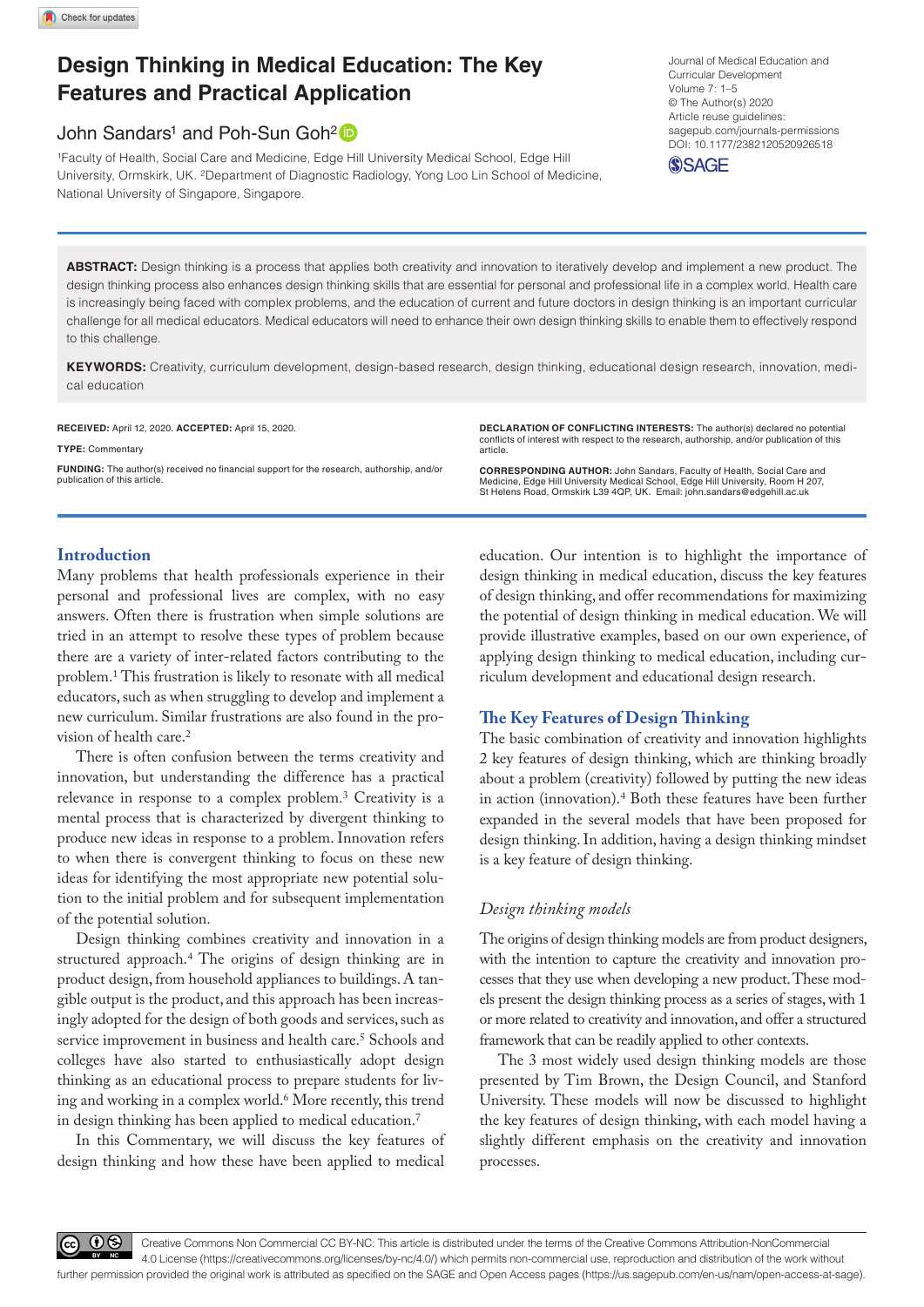Tim Brown's design thinking model was presented in the *Harvard Business Review* and has been widely applied, especially for organizational and service development. The model comprises of 3 stages:7

- 1. Inspiration
- 2. Ideation
- 3. Implementation

This model closely aligns to the creativity and innovation key features of design thinking, by turning ideas into action.

The design thinking model from the Design Council in the United Kingdom has 4 stages:8

- 1. Discover
- 2. Define
- 3. Develop
- 4. Implement

This model is very similar to Tim Brown's model and has been applied to a variety of contexts.

The design thinking model from the Hasso Plattner Institute for Design at Stanford University has been widely applied, especially in school and university educational settings. The model has 5 stages:<sup>9</sup>

- 1. Empathize
- 2. Define
- 3. Ideate
- 4. Prototype
- 5. Test

This model emphasizes the importance of fully understanding the nature and scope of the problem from the experiences of all the individuals involved, including the essential emotional aspects. For example, certain aspects of the complex problem may be very frustrating and are of high concern to the individuals. Clearly defining this priority for consideration provides a more specific focus to be creative, with new ideas for potential resolution of the problem. These new ideas can inform a prototype, which is an initial potential approach to resolve the problem. There is a recognition that the resolution of the complex problem will require further refinement by testing the prototype, both with the individuals who are faced with the problem and in the real-life setting of the complex problem. Several cycles of the 5 stages may be required to effectively resolve the problem or are applied as the problem evolves over time.

## *Design thinking mindset*

A design thinking mindset is an important key feature that is required for both creativity and innovation.10 The mindset encompasses being inquisitive and seeking new learning, empathic to the needs and context of other individuals (including potential users of the intervention), valuing diversity in opinions, collaborative working, acceptance of uncertainty and the associated risk, and the desire to make a difference.<sup>11</sup>

## **Use of Design Thinking in Medical Education**

A recent scoping review of design thinking in medical education identified only a few studies,<sup>12</sup> but an Internet search readily identifies numerous descriptions of how design thinking has been used in medical education. There appears to be 2 main uses of design thinking in medical education: first, with an intention to only develop a specific new product, and second, with an intention to develop a way of thinking about problems by engaging in a project to develop a new product.

#### *Product development*

Design thinking has been used to develop and implement a variety of specific products, which range from creating a new medical school to curriculum reform. Examples include using design thinking for a new medical school at Penn State University13 and curriculum reform at Harvard Medical School.14

Both the examples highlight the importance of a user-centered participatory approach throughout the iterative process of developing and implementing the product. Although there are limited studies of design thinking being used with a structured model in medical education, there is a wealth of evidence from other studies that describe the importance of collaborative and participatory approaches for curriculum development and implementation, including new teaching and learning methods and tools.15

## *A way of thinking about problems*

The acquisition of "thinking skills" for problem-solving in complex situations has become increasingly promoted as essential skills that should be acquired through medical education, including basic and postgraduate medical education.<sup>16,17</sup> The promotion of thinking skills is aligned to the increasing educational interest in developing the 4 core "21st-century skills" of critical thinking, communication, collaboration, and creativity.18 These core skills are considered to be essential to enable individuals, and the various social organizations in which they are a member, to flourish and be successful within the complex social and workplace environment that is characteristic of the 21st century. In addition, individual resilience to cope with the uncertainty of living and working in complex environments appears to be increased when there are higher levels of creativity.19 Engaging in the complexity of the realworld of design thinking for product design is a powerful approach to foster the acquisition of "21st-century skills."20

Examples of using design thinking to promote thinking skills include engaging undergraduate medical students to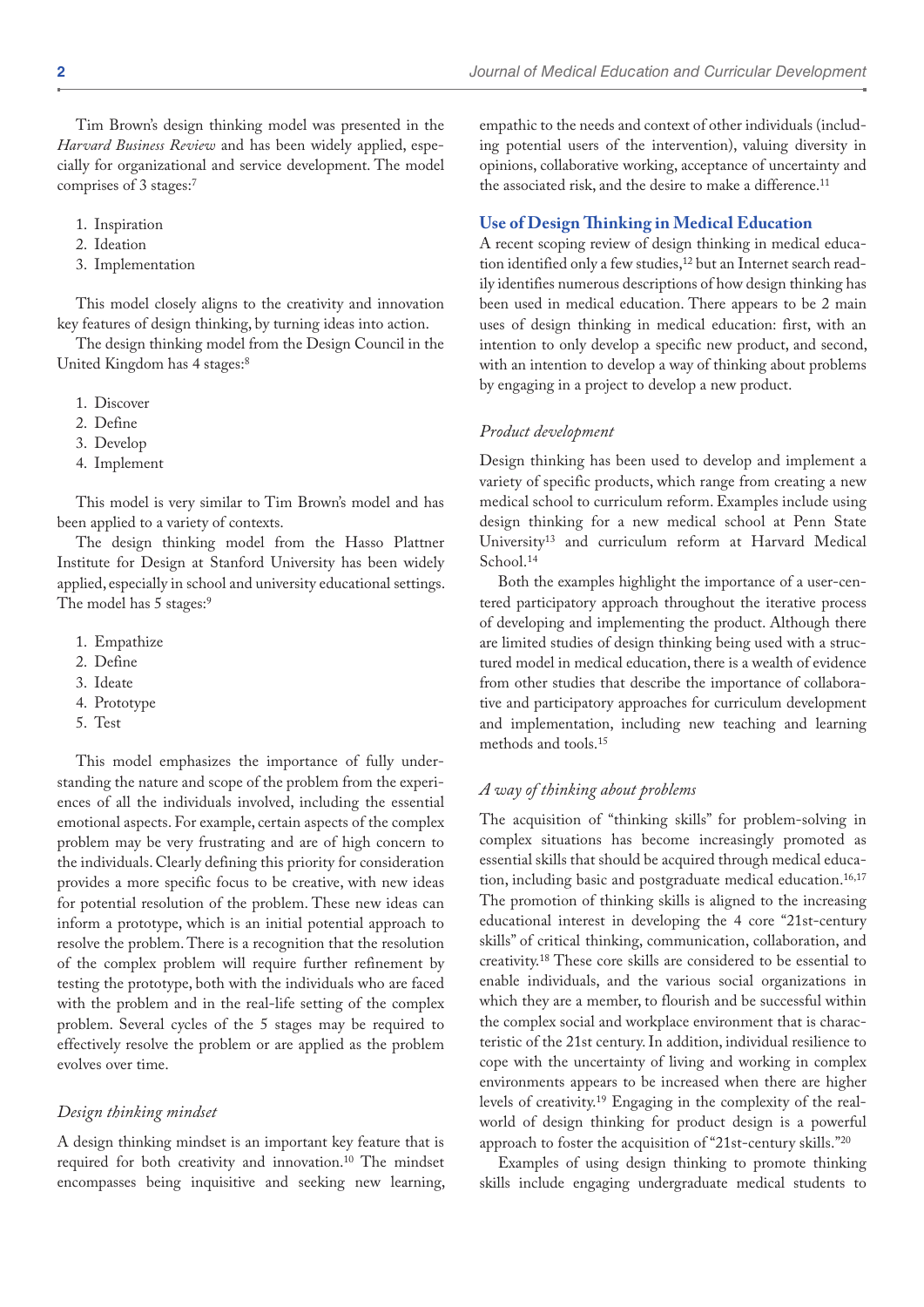apply design thinking for health care challenges at Sidney Kimmel Medical College21 and participation in the postgraduate Pediatrics Leadership for the Underserved Residency (PLUS) program at University of California at San Francisco.22

#### *A case study of design thinking in medical education*

An illustrative example of the use of design thinking is for the development of a new community service learning placement for second year medical students. The 2 main challenges for the medical school were the different perspectives of the various stakeholders (including medical students, academic teaching staff, medical school administrators, community voluntary organizations) and the introduction of an extra weekly activity within an established curriculum. The Design Council model was used to structure the design thinking.8 Representatives from all the stakeholder groups participated in a whole day event that commenced with the Discover stage. During this stage, the groups of similar stakeholders were asked to imagine their ideal community service learning placement and to draw a picture that visually represented this ideal placement. The Define stage commenced when each group presented their picture in turn and the facilitator supported all of the participants to identify areas of consensus, including the feasibility for making the change in the context of the full curriculum. During the Develop phase, 2 larger mixed groups of all stakeholders produced a prototype of the placement and the facilitator supported the participants in developing a single prototype. The Delivery phase involved distributing the prototype to a wider audience of all the stakeholder groups who would be involved in each placement to obtain feedback, which was subsequently used to iteratively modify the prototype for implementation in each placement.

This example highlighted the importance of an overall participatory process which respected the different perspectives, needs, and contexts of each stakeholder group. By working through each of the stages in turn, and the allocation of a time limit for completion of each stage, the model provided the necessary focus and momentum to achieve an output by the end of the day. Facilitation was essential for providing the supportive atmosphere and to maintain the time limits for each stage.

## **Recommendations for Using Design Thinking in Medical Education**

Our recommendations have a focus on 4 inter-related main areas: development of design thinking skills for future application in health care, curriculum development, faculty development, and design-based research and scholarship.

## *Development for future application in health care*

Design thinking has been increasingly used to improve health care for patients by driving innovation in the complex system of health care, such as improved delivery of a clinical service.<sup>23</sup>The structured design thinking process promotes an increased awareness and empathy of the patient's perspective to inform a multiprofessional team of health care workers about how to transform the patient's experience.<sup>24</sup> We consider that future health care professionals will require competence in using design thinking for similar product development and implementation and also to increase their essential "21st-century skills" for living and working in the complex health care environment. The challenge for medical educators is how to provide opportunities for all learners to develop design thinking skills. This has implications for curriculum development in basic and postgraduate medical education.

### *Curriculum development*

Implementing design thinking in the curriculum through teaching and learning activities may initially be unfamiliar to medical educators. However, in our experience, most medical educators will be familiar with activities that foster creativity, such as brainstorming, but may be less familiar with innovation-promoting activities, such as developing prototypes and the use of iterative approaches. There are many excellent sources of practical information on creativity and innovation activities that can be adapted by medical educators and readily employed in their educational activities.25,26 Most undergraduate and postgraduate curricula are already full of content and activities, and from our experience, we recommend that design thinking is integrated into existing curricula instead of an additional bolt-on activity. We have found that this approach not only increases the implementation of design thinking but also highlights the adaptable use of design thinking skills across different curricular themes. For example, design thinking has been successfully integrated into medical student ethics teaching about organ transplantation<sup>27</sup> and interprofessional learning about aging and disability.28

#### *Faculty development*

Medical educators will need to have a design thinking mindset if the full potential of design thinking is to be fully realized in medical education. Research on school teachers has raised concerns that some teachers consider that creativity is an innate attribute or personality trait of the individual and that it can only be nurtured through artistic activities, such as painting or pottery.29 However, the current educational viewpoint considers all learners to have "creativity potential" that can be developed by repeated opportunities to be creative in a supportive environment.30

We recommend that medical educators begin to develop their expertise in design thinking and the facilitation of design thinking workshops by being active participants themselves in faculty development activities that use a design thinking model. An essential step of the design thinking process is to empathize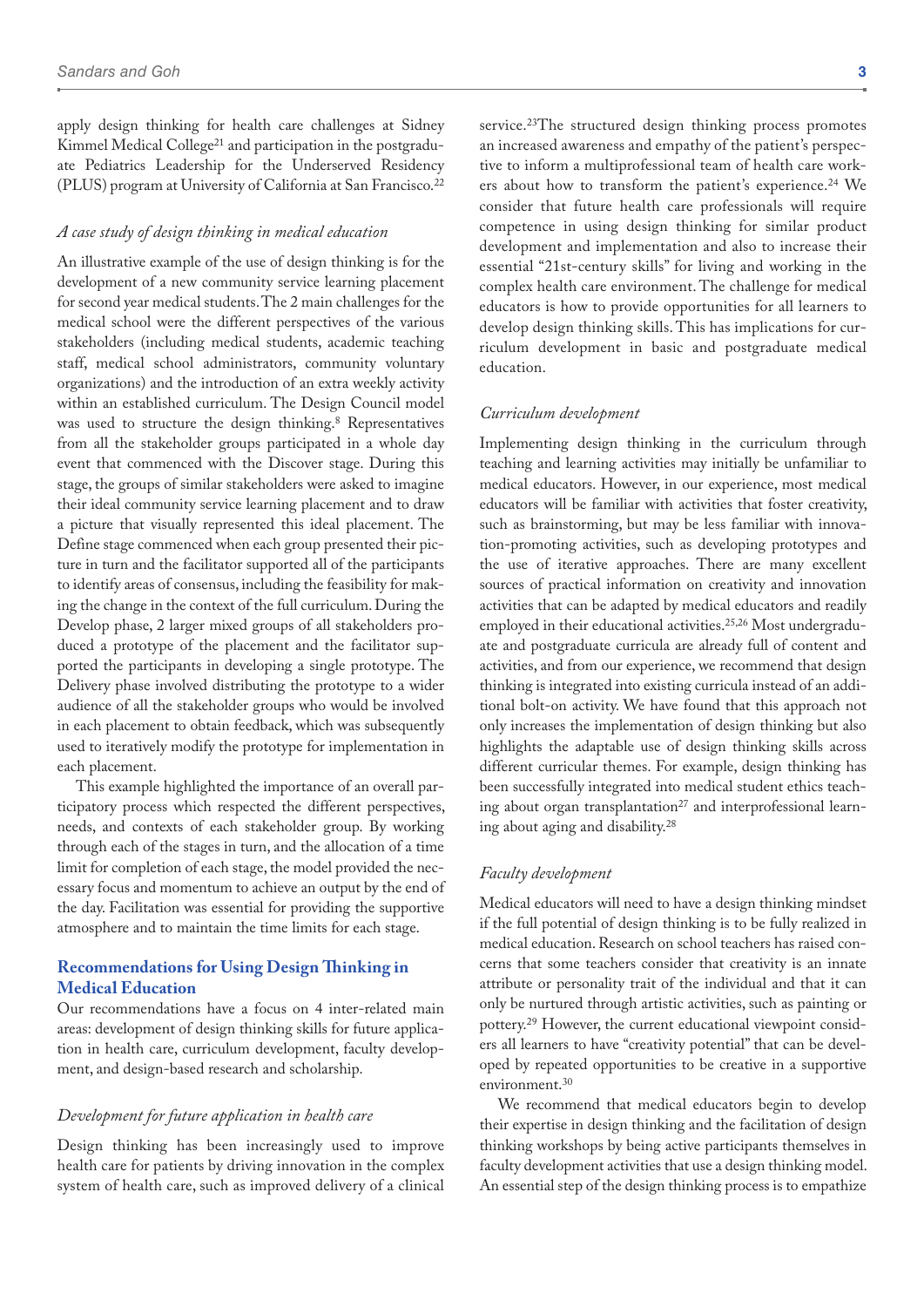and increase our understanding of the learner and to reconsider that education is for, and by, individuals with diverse backgrounds. An important aspect of faculty development is collaboration with colleagues who have greater experience, such as from health care service innovation or product design backgrounds, and to have collaborative discussions about the increasing number of practical examples of design thinking that are being published in medical education journals.

## *Design-based research and scholarship*

A more in-depth faculty development approach would be to use design-based or educational design research, in which working through the stages of a design thinking model not only creates and innovates a new product, but there is also the generation of new theory.31,32 Theory in this context can be considered to be the new insights and understanding that are generated, including about the self, others, and the nature of education, by reflection after each iterative stage of design thinking.33 These new insights and understanding after each stage are essential to inform the next stage of the product development to ensure that the product is appropriate for its intended purpose within the specific context.

An illustrative example of design-based research is a PhD study with a focus on developing a new personalized feedback model for improving clinical decision making in real-life clinical contexts.34 The feedback model was developed using the 3 main phases of educational design research (preliminary, development, and assessment). During the preliminary phase, a literature review was performed to inform the development phase. During the development phase, the key design thinking features of creativity and innovation were used to collaboratively develop a prototype feedback model with the clinical teachers. This prototype was iteratively refined in 2 further development phases by obtaining user assessments of the potential usefulness and ease of use from the clinical teachers and learners in the clinical context. In addition to producing a new feedback model, there was the generation of theory, with a greater understanding of how to integrate a new medical education intervention into existing educational practices. This new insight can inform future medical education interventions in other contexts.

The design thinking and research processes are an important aspect of being a reflective medical education professional and are very similar to the educational scholarship approach that has been adopted in medical education.35 The scholarship of discovery and creation is similar to the initial stages in design thinking, and the scholarship of integration, application, and education to the later innovation stages in the design thinking process.

## **Conclusions**

Design thinking in medical education has never been more important than at the present time. Health care is increasingly being faced with complex problems, from control of viral diseases to effective systems for managing health in an aging population. The education of current and future doctors in design thinking is an increasing curricular challenge and a complex problem for all medical educators. Medical educators will need to enhance their own design thinking skills to enable them to effectively respond to these challenges.

## **Author Contributions**

Both authors made a substantial contribution to the concept or design of the work, drafted the article and revised it critically for important intellectual content, approved the version to be published, and took public responsibility for appropriate portions of the content.

## **ORCID iD**

Poh-Sun Goh <https://orcid.org/0000-0002-1531-2053>

#### **References**

- 1. Nason R. *It's Not Complicated: The Art and Science of Complexity in Business*. Toronto, ON, Canada: University of Toronto Press, 2017.
- 2. Khan S, Vandermorris A, Shepherd J, et al. Embracing uncertainty, managing complexity: applying complexity thinking principles to transformation efforts in healthcare systems. *BMC Health Serv Res*. 2018;18:192.
- 3. Paulus PB, Nijstad BA, eds. *The Oxford Handbook of Group Creativity and Innovation*. Oxford, UK: Oxford Library of Psychology, 2019.
- 4. Micheli P, Wilner SJ, Bhatti SH, Mura M, Beverland MB. Doing design thinking: conceptual review, synthesis, and research agenda. *J Prod Innovat Manag*. 2019;36:124-148.
- 5. Stickdorn M, Hormess ME, Lawrence A, Schneider J. *This is Service Design Doing: Applying Service Design Thinking in the Real World*. Sebastopol, CA: O'Reilly Media, 2018.
- 6. Li Y, Schoenfeld AH, Graesser AC, Benson LC, English LD, Duschl RA. Design and design thinking in STEM education. *J STEM Educ Res*. 2019;2:93-104.
- 7. Brown T. Design thinking. *Harv Bus Rev*. 2008;86:841-810.
- 8. *Design Council*. [https://www.designcouncil.org.uk/news-opinion/what-frame](https://www.designcouncil.org.uk/news-opinion/what-framework-innovation-design-councils-evolved-double-diamond)[work-innovation-design-councils-evolved-double-diamond](https://www.designcouncil.org.uk/news-opinion/what-framework-innovation-design-councils-evolved-double-diamond). Accessed April 11, 2020.
- 9. Hasso Plattner Institute of Design at Stanford University. [https://dschool.stan](https://dschool.stanford.edu/resources)[ford.edu/resources.](https://dschool.stanford.edu/resources) Accessed April 11, 2020.
- 10. Cross N. *Design Thinking: Understanding How Designers Think and Work*. Oxford, UK: Berg, 2011.
- Schweitzer J, Groeger L, Sobel L. The design thinking mindset: an assessment of what we know and what we see in practice. *J Des Bus Soc*. 2016;2:71-94.
- 12. McLaughlin JE, Wolcott MD, Hubbard D, Umstead K, Rider TR. A qualitative review of the design thinking framework in health professions education. *BMC Med Educ*. 2019;19:98.
- 13. Harvard Macy Institute. *Harvard Macy Community Blog. Interactive Video Blog Series: Design Thinking in Medical Education: Creating a New School at Penn State University*. [https://www.harvardmacy.org/index.php/hmi/design-thinking](https://www.harvardmacy.org/index.php/hmi/design-thinking-medical-education)[medical-education](https://www.harvardmacy.org/index.php/hmi/design-thinking-medical-education). Accessed April 11, 2020.
- 14. Anderson J, Calahan CF, Gooding H. Applying design thinking to curriculum reform. *Acad Med*. 2017;92:427.
- 15. Pieters J, Voogt J, Roblin NP, eds. *Collaborative Curriculum Design for Sustainable Innovation and Teacher Learning*. New York, NY: Springer International Publishing, 2019.
- Burman NJ, Boscardin CK, Van Schaik SM. Career-long learning: relationship between cognitive and metacognitive skills. *Med Teach*. 2014;36:715-723.
- 17. Wenzel RP. Medical education in the era of alternative facts. *N Engl J Med*. 2017;377:607-609.
- 18. Rotherham AJ, Willingham DT. "21st-century" skills. *Am Educ*. 2010;17:17-20.
- 19. Thomson P, Jaque SV. *Creativity, Trauma, and Resilience*. Lanham, MD: Lexington Books, 2019.
- 20. Badwan B, Bothara R, Latijnhouwers M, Smithies A, Sandars J. The importance of design thinking in medical education. *Med Teach*. 2018;40:425-426.
- 21. Sorrelle R. Real-world health challenges solved by design. *Emerg Med News*. 2017;39:28.